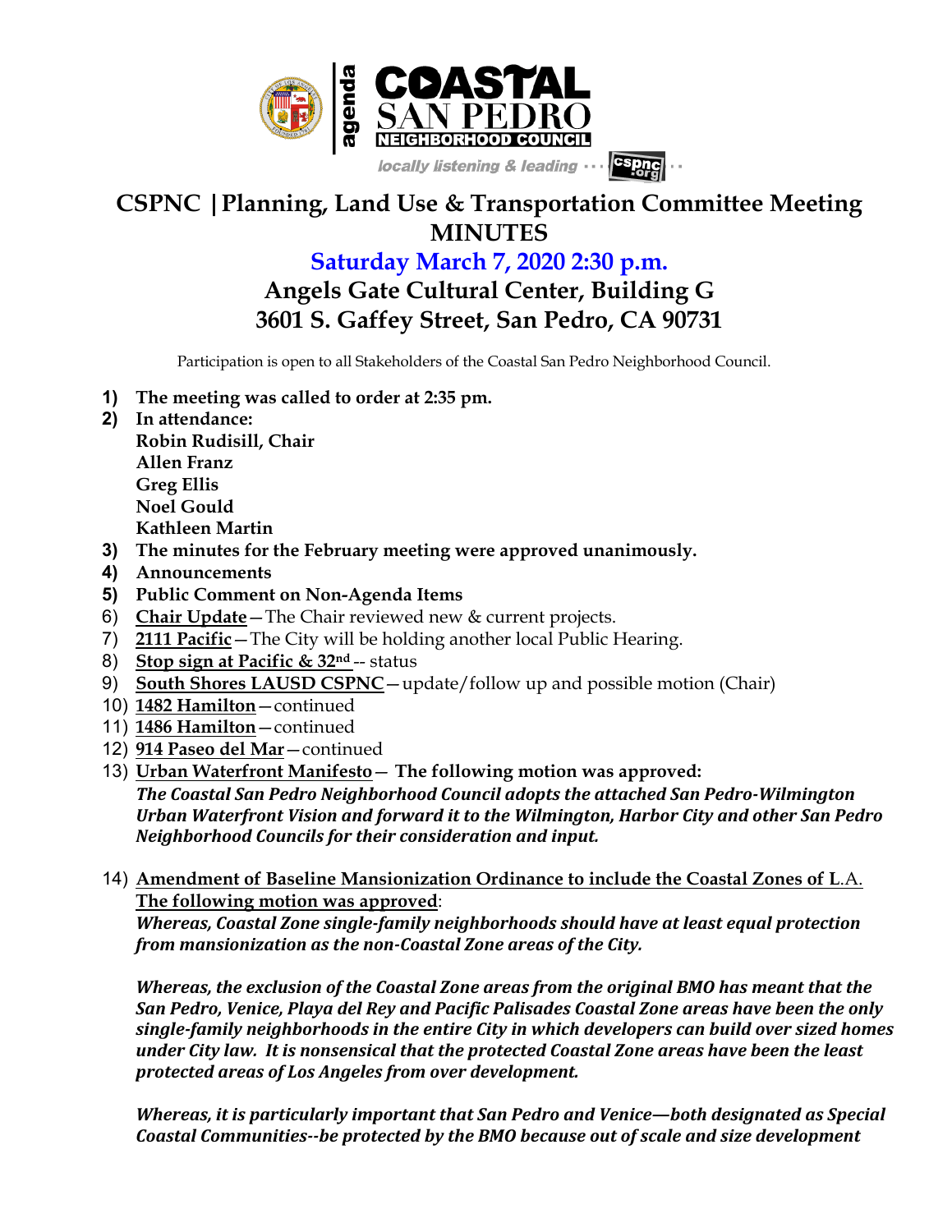shall not be allowed in designated special coastal communities, as per the California Coastal *Plan.*

**Therefore be it Resolved, the Coastal San Pedro Neighborhood Council supports the City** Council's motion to amend the BMO to include the Coastal Zone single-family neighborhoods within the City of Los Angeles under the same standards as the City's current BMO.

**CIS 10-1058-S4**

## 15) **ADU Issues—The following motion was approved: Accessory Dwelling Units (ADU's) must only be approved when they increase density/housing units**

*Whereas, the main motivation of the ADU law was to provide for additional housing stock by* supporting the creation of <u>NEW</u> units that *add* to the overall rental housing supply; and *the goal was to provide a more affordable housing option with the potential to provide significant amounts of new rental units.*

*Whereas, what we're seeing in the last year or so is that ADU's are playing a role in projects that are being submitted where applicants want to decrease density and essentially* downzone by replacing multi-family structures, with large single-family homes with tiny *ADU's.*

*Whereas, these projects are actually changing multi-family neighborhoods to single-family* neighborhoods as they're gradually increasing the number of single-family dwellings in *multi-family zones.*

*Whereas, for these projects, they don't intend to actually use the ADU as a rental unit, nor is* the use as a rental unit enforced. They're being put in so as to supposedly maintain density, in order to get the permit, but much more likely than not, they will use the ADU as a part of their *single-family dwelling and not as a rental unit.*

*Whereas, the <u>evidence</u> does <u>not</u> show that the accessory unit mitigates the loss of the existing* normal rental unit, particularly with these tiny ADU's, which are usually a fraction of the size of the existing units they're supposedly replacing, as they're not livable for the same sized *family.*

*Whereas, State Senator Skinner said during the SB 50 hearings, that most ADU units are too small and are not creating real, livable housing for our families.* 

*Whereas, SB 330 requires maintenance of density and thus replacement of existing units.* 

*Whereas, ADU's are meant to increase the supply of the state's housing and should not be used to <u>purport</u> to maintain the housing stock.* 

*Whereas, we need to <u>maintain</u> our housing stock with <u>real</u> housing AND we need to increase our housing stock with real housing.*